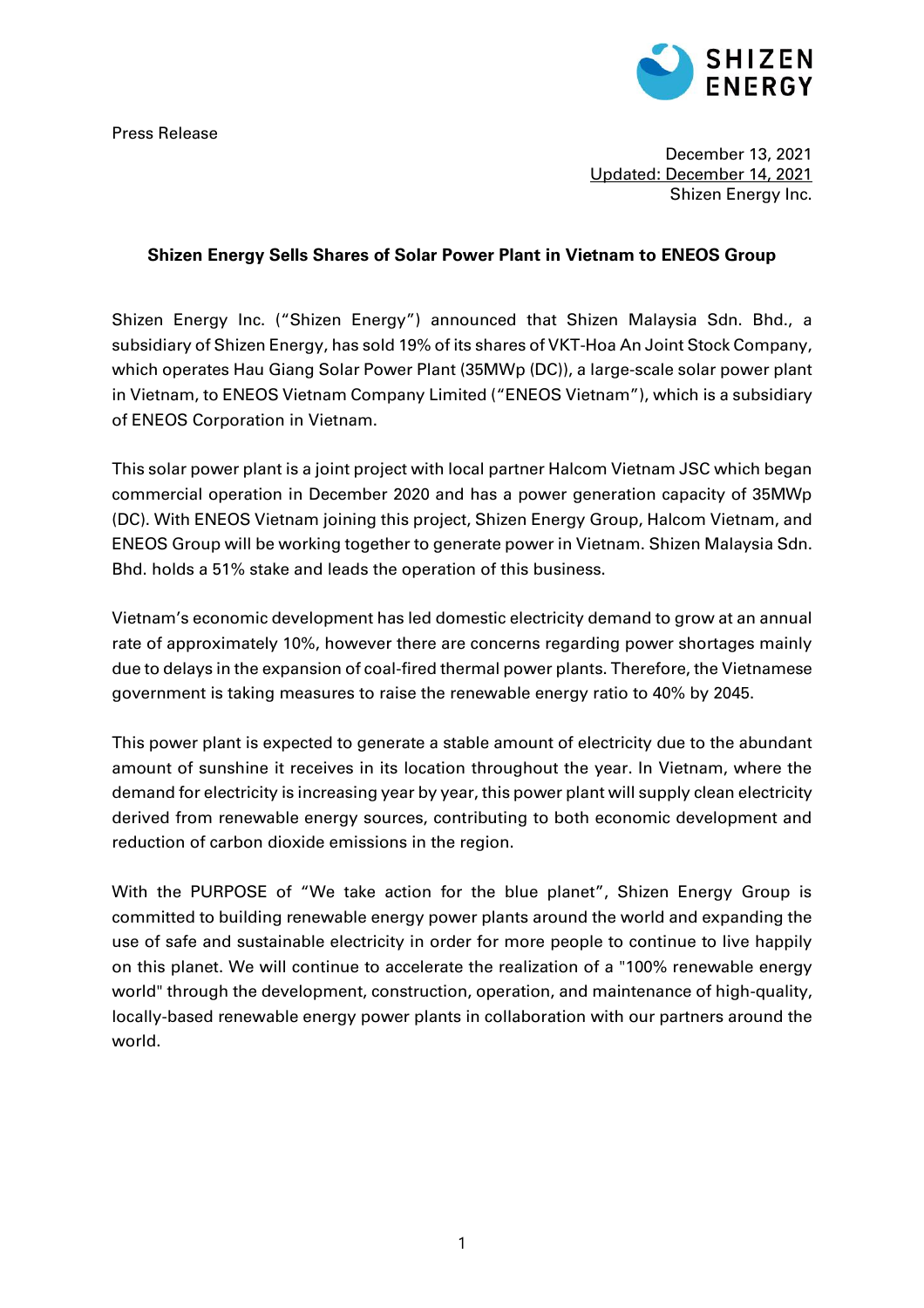

# 【**The ENEOS Group and ENEOS Corporation**】

Under ENEOS Holdings, Inc., the ENEOS Group has developed businesses in the energy and nonferrous metals segments, from upstream to downstream. The Group's envisioned goals for 2040 are: becoming one of the most prominent and internationally-competitive energy and materials company groups in Asia, creating value by transforming our current business structure, and contributing to the development of a low-carbon, recycling-oriented society with the pursuit of carbon neutral status in our own CO2 emissions. ENEOS Corporation, one of the principal operating companies in the Group, is contributing to achievement of the Group's envisioned goals through a broad range of energy businesses.

URL: https://www.eneos.co.jp/english/

# 【**Halcom Vietnam JSC**】

Halcom Vietnam, a Vietnamese enterprise founded in 2001, has gradually affirmed the position in the field of Investment and Consultancy in Urban and Infrastructure Development. Halcom focuses its investment on renewable energy, water supply & drainage, waste to energy and transportation, and has conducted over 200 consulting services, most of all are ODA projects financed by international organizations such as the World Bank (WB), Asian Development Bank (ADB), Japanese International Cooperation Agency (JICA), Ministry of Foreign Affairs of Finland (MFA), in around 50 local and regional cities and provinces.

With the unique business philosophy "Profits should not be pursued by all means", Halcom Vietnam aims to be a leading group of sustainable development in urban and infrastructure sectors in Southeast Asia, committing sustainable benefits to the community and society with transparency and innovation.

URL: www.halcom.vn

#### 【**Shizen Energy Inc.**】

Founded in June, 2011. With the PURPOSE of "We take action for the blue planet", Shizen Energy Group has contributed to the development of approximately 1GW of renewable energy throughout Japan. The company's business includes development, engineering, procurement, construction (EPC), operation and maintenance (O&M), and asset management businesses for the installation and operation of large-scale renewable energy power plants. It also provides decarbonization solutions such as power purchase